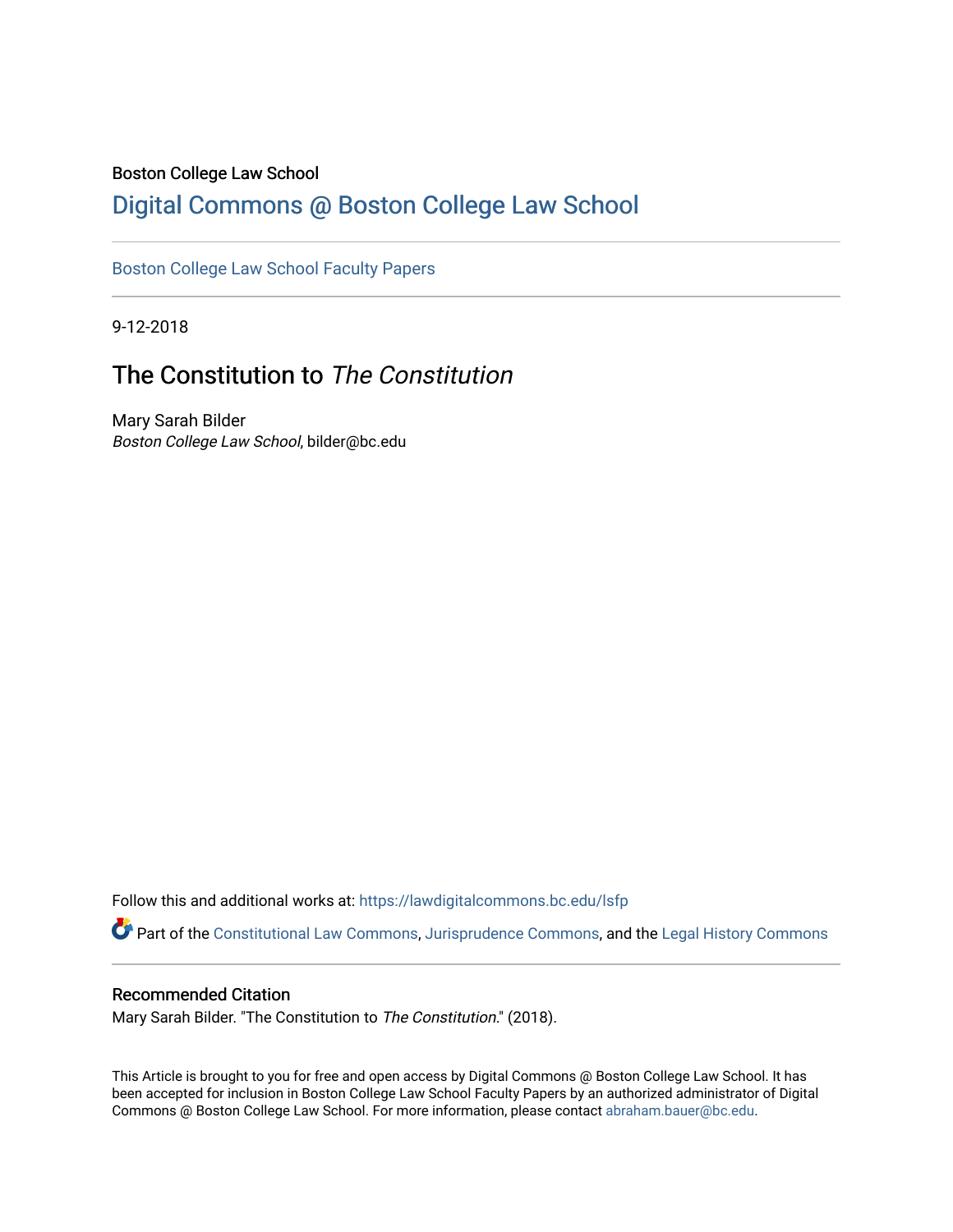#### \*\*\*\*\*\*\*\*\*\*\*\*\*\*\*\*\*\*\*\*\*\*\*\*\*\*\*\*\*\*\*\*\*\*

The Constitution to *The Constitution (Excerpted from essay originally published as The Ordeal and the Constitution and lightly edited for coherence.)*

mary sarah bilder

*THE Ideological Origins* won the Bancroft and the Pulitzer<br>prizes, but when I see Bernard Bailyn, we don't talk about<br>that health I tower of some phillipst heat I think of it as an that book.1 It was, of course, brilliant, but I think of it as an artistic study for the book published seven years later, *The Ordeal of Thomas Hutchinson*. <sup>2</sup> *Ideological Origins* accomplished all sorts of things—investigating under-appreciated sources, laying out the revolutionaries' ideas, recovering the way that arguments shifted and grew—but it did not worry overly about recapturing the uncertainty of the moment. Years later, Bailyn would revisit politics and the creative imagination to emphasize that these "aspirations had no certain outcomes," but in *Ideological Origins* there was a certain inevitability.<sup>3</sup> Indeed, Bailyn noted that there were articulate opponents, but "the future lay not" with such men.4 He bluntly called them, "the losers."5

Only in *The Ordeal* would Bailyn focus on these losers and, in doing so, come to articulate the historian's quest: to see "the

1Bernard Bailyn, *The Ideological Origins of the American Revolution* (Cambridge, MA: Harvard University Press, 1967; enlarged edition, 1992).

2Bernard Bailyn, *The Ordeal of Thomas Hutchinson* (Cambridge, MA: Harvard University Press, 1974).

3Bernard Bailyn, "Politics and the Creative Imagination," *To Begin the World Anew: The Genius and Ambiguities of the American Founders* (New York: Alfred Knopf, 2003), 5.

4Bailyn, *Ideological Origins,* xiv.

5Bailyn, *The Ordeal,* Appendix, 383; Bernard Bailyn, "The Losers," *Sometimes an Art: Nine Essays on History* (New York: Alfred A. Knopf, 2015), 109.

*The New England Quarterly,* vol. XCI, no. 1 (March 2018). © 2018 by The New England Quarterly. All rights reserved. doi:10.1162/TNEQ\_a\_00663.

A shorter version appeared as an online refection for Harvard University Press: http://harvardpress.typepad.com/hup\_publicity/2017/04/bernard-bailyns-ideological -origins-at-fifty.html (April 2017).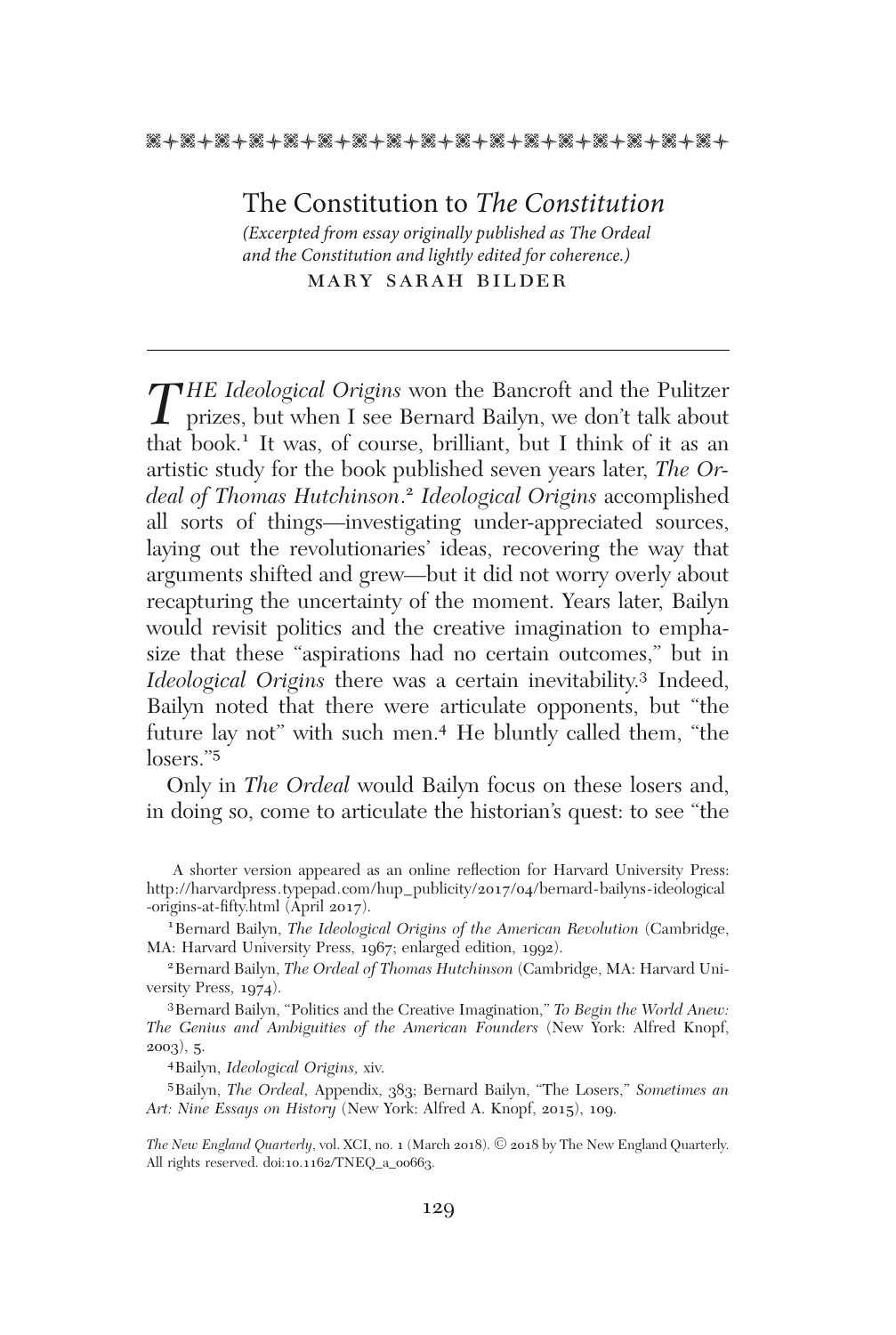latent limitations within which everyone involved was obliged to act; the inescapable boundaries of action; the blindness of the actors—in a word, the tragedy of the event."<sup>6</sup> Without frst writing *Ideological Origins,* Bailyn never would have written *The Ordeal*. It is *The Ordeal* that we return repeatedly to talk about and the fundamental historical problem of how to see the past in the moment in which the actors do not know what is going to happen—which arguments will win, which will lose, and which will come to be so important that they will obscure all other possibilities*.*

This insistence on the reality that people in the past could not see the future animated my exploration of Madison's Notes. In *Madison's Hand,* I explained that "Madison's Notes recorded one man's view of the writing of a constitution in which the politics and process of drafting the document deferred comprehension of the Constitution as a unifed text."7 The document that emerged out of the Convention in 1787 embodied these limitations and boundaries. Indeed, I have come to believe that the very concept of *The Constitution* postdated the Convention. In the penultimate paragraph, I wrote "The Convention could not see the Constitution until the fnal days."<sup>8</sup> And, over the frst decade, "the Constitution survived and indeed began to become *the* Constitution."9 These sentences began to take the Bailyn insight in a slightly different direction. What if we see the Constitution, not as the product of winning arguments, but still caught in this moment in which multiple possibilities could enfold.

In this brief essay, I return to Bailyn's discussion of the idea of constitution in *Ideological Origins* and offer some thoughts on when did the Constitution become *The Constitution*.

\*\*\*\*

<sup>6</sup>Bailyn, *The Ordeal,* ix.

<sup>7</sup>Mary Sarah Bilder, *Madison's Hand: Revising the Constitutional Convention* (Cambridge, MA: Harvard University Press, 2015), 3.

<sup>8</sup>Bilder, *Madison's Hand,* 240.

<sup>9</sup>Bilder, *Madison's Hand,* 240.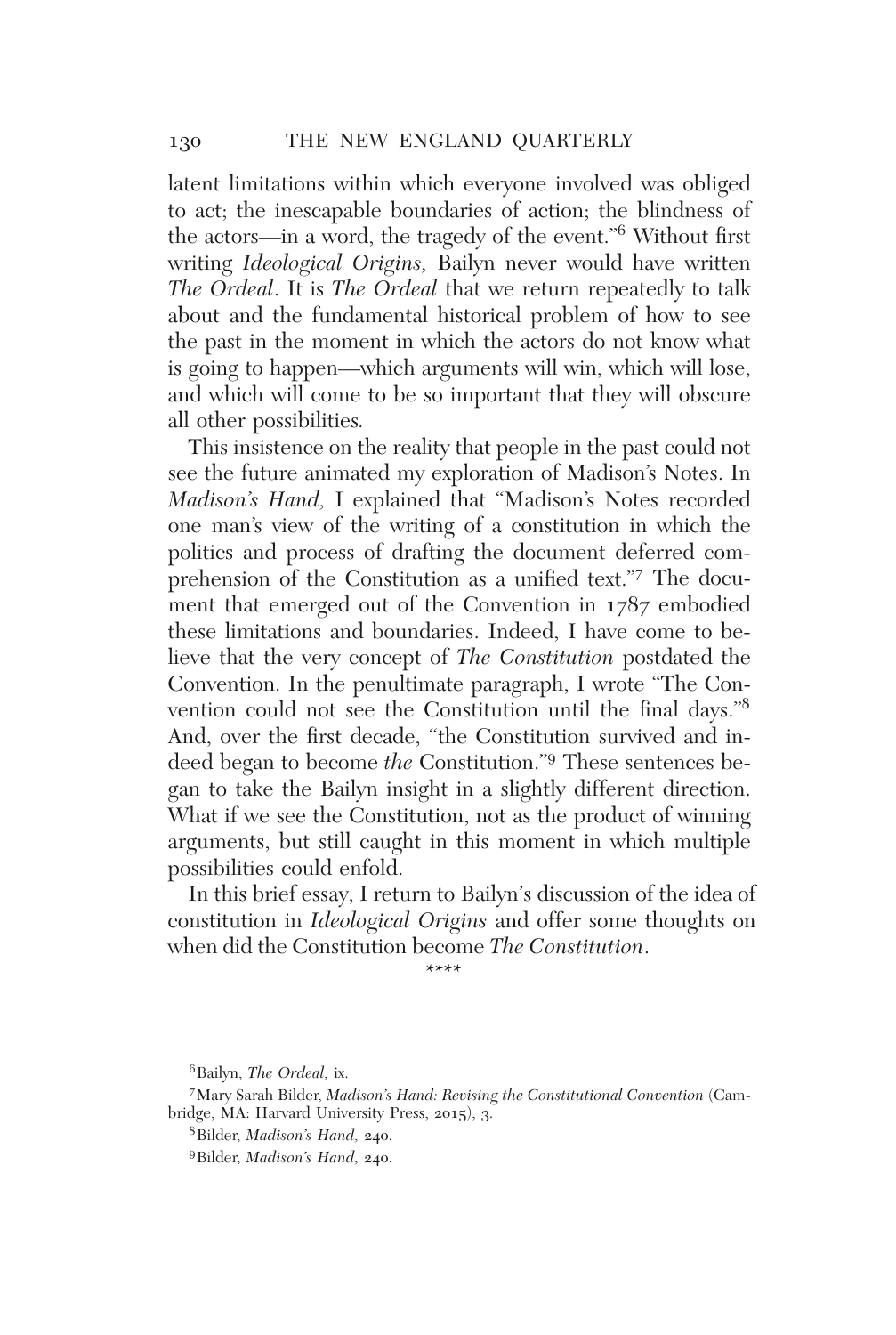The discussion of constitutionalism scattered throughout *Ideological Origins* may be one of the book's most important lasting infuences. Bailyn centered the Revolution on "constitution": "The word 'constitution' and the concept behind it was of central importance to the colonists' political thought; their entire understanding of the crisis in Anglo-American relations rested upon it."<sup>24</sup> This idea was not our constitution but a small "c" constitution: "the constituted—that is existing arrangement of government institutions, laws, and customs together with the principles and goals that animated them."<sup>25</sup> For Bailyn, before the 1760s, the written or unwritten characteristic did not matter, but rather the absence of a focus on a "constitution" as a marking an outer boundary for ordinary legislation. Thus, starting with the 1760s, Bailyn traced a line through James Otis and others to one of his favorite documents, *Four Letters on Important Subjects*. There, in 1776 coincidentally with independence—he found statements that explicitly recognized that the "primary function of a constitution was to mark out the boundaries of governmental power."<sup>26</sup> *Ideological Origins* traced a subtle and significant transformation in constitutionalism. It was not small "c" to big "C" constitutionalism, or unwritten to written constitutionalism; rather, it was existing embodied arrangement to boundary.

Subsequent work on transatlantic and imperial constitutionalism suggests that constitution as boundary concept articulated

24Bailyn, *Ideological Origins,* 67.

25Bailyn, *Ideological Origins,* 68, 175.

26Bailyn, *Ideological Origins,* 182. Bailyn intended to include "Four Letters" as one of the fnal pamphlets in the proposed fourth volume of *Pamphlets of the American Revolution*. *Pamphlets of the American Revolution,* ed. Bernard Bailyn, (Cambridge, MA: Harvard University Press, 1965), 1:752. When I took Bailyn's "History of the Constitution" class as a third-year law student at Harvard in 1990, this letter was in the reading materials. I have long included it in my American Legal History for Lawyers reader. Mary Sarah Bilder, *American Legal History for Lawyers* (privately printed: The Bilder Press, 2017). Whether Thomas Paine was the author of *Four Letters* remains in dispute. For attribution argument, see A. Owen Aldridge, *Tom Paine's American Ideology* (Newark: University of Delaware Press, 1984); Gary Berton, Smiljana Petrovic, Lubomir Ivanov, Robert Schiaffno, "Examining the Thomas Paine Corpus: Automated Computer Authorship Attribution Methodology applied to Thomas Paine's Writings," *New Directions in Thomas Paine Studies,* ed. Scott Clear and Ivy Lindon Stabell (New York: Palgrave Macmillan, 2016), 31, 40–42.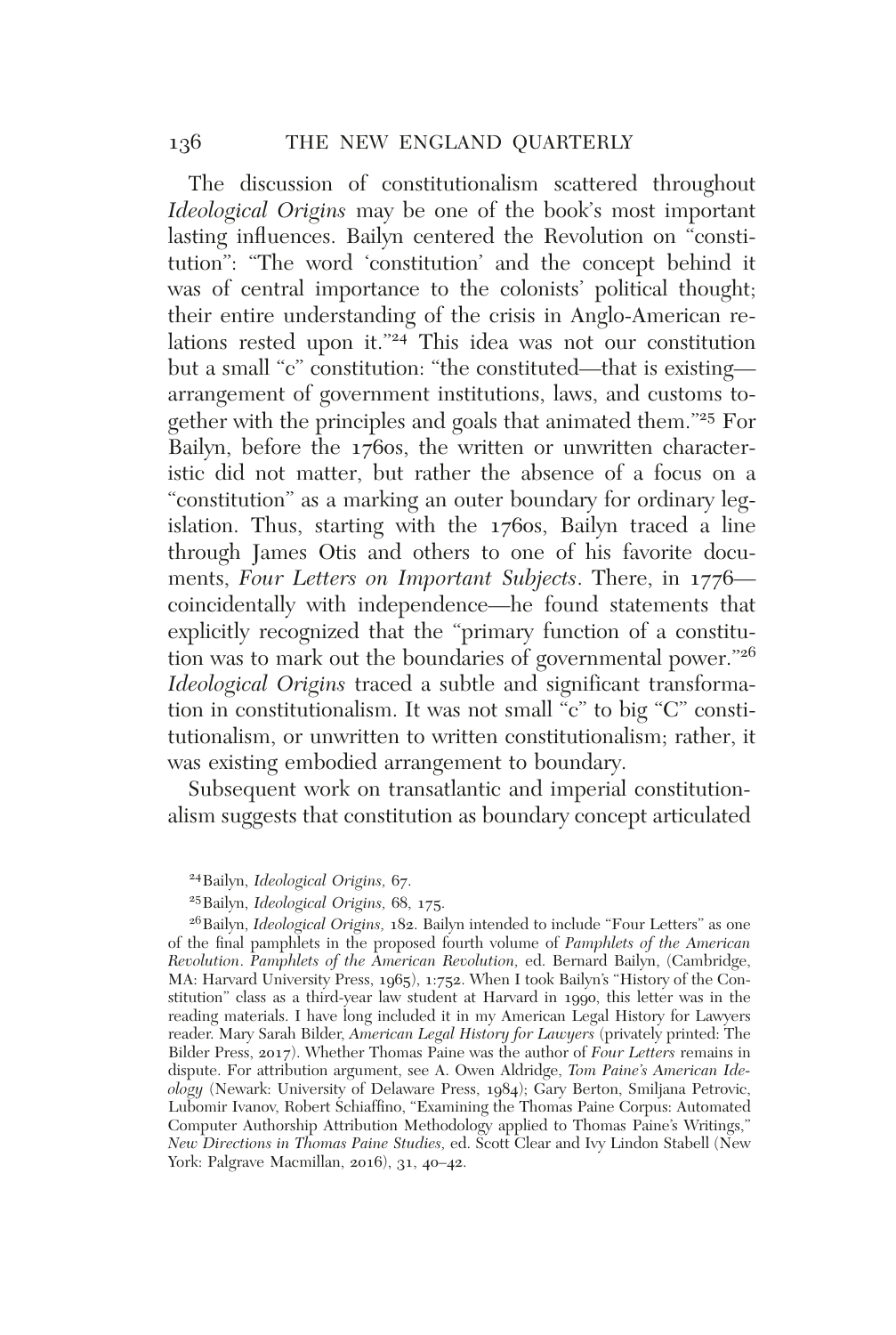theoretically in the pamphlets has antecedents: the structural mechanisms of Privy Council control (e.g., disallowance and the negative); the language of written charters (e.g., repugnancy, as if born in England language); and the practice of locating colonial authority in written charters and other English grants.27 Bailyn suggested that the pressure of debate "forced apart, along the seam of basic ambiguity," what he described as "two contrasting concepts of constitutionalism that have remained characteristic of England and America ever since."<sup>28</sup>

I am not sure that Bailyn meant that, there and then, the two concepts suddenly became apparent and distinguishable. Perhaps what one sees by 1776 is the recognition that, over a century, understandings of "constitution" on one side of the Atlantic had slowly and subtly shifted to be incompatible with those on the other. In retrospect, it seems implicit that the earlier idea of constitution must have included the idea of a boundary—and yet boundary was not the part that was focused on. But once "constitution" becomes articulated explicitly and theoretically explicated as boundary, particularly in a moment when the idea of boundary becomes an explanation for political legitimacy, it becomes impossible to go back.

A great gap exists between constitution as boundary and the concept that we have in the twenty-frst century of our Constitution. As Lewis Namier wrote with respect to the politics of this period: "Between them and the politics of the present day[,] there is more resemblance in outer forms and denominations than in underlying realities; so that misconception is very

<sup>27</sup>See, e.g., Bilder, *The Transatlantic Constitution;* Christopher Tomlins, *Freedom Bound: Law, Labor, and Civic Identity in Colonizing English America, 1580–1865* (New York: Cambridge University Press, 2012); Alison LaCroix, *Ideological Origins of Federalism* (Cambridge, MA: Harvard University Press, 2010); Daniel J. Hulsebosch, *Constituting Empire: New York and the Transformation of Constitutionalism in the Atlantic World, 1664–1830* (Chapel Hill: The University of North Carolina Press, 2005); Mary Sarah Bilder, "Colonial Constitutionalism and Constitutional Law," *Transformations in American Legal History: Essays in Honor of Morton J. Horwitz,* ed. Alfred L. Brophy and Daniel W. Hamilton (Cambridge, MA: Harvard University Press, 2009),  $28-57$ ; Lauren Benton, "Constitutions and Empires," *Law & Social Inquiry* 31 (2006): 177–98.

<sup>28</sup>Bailyn, *Ideological Origins,* 67.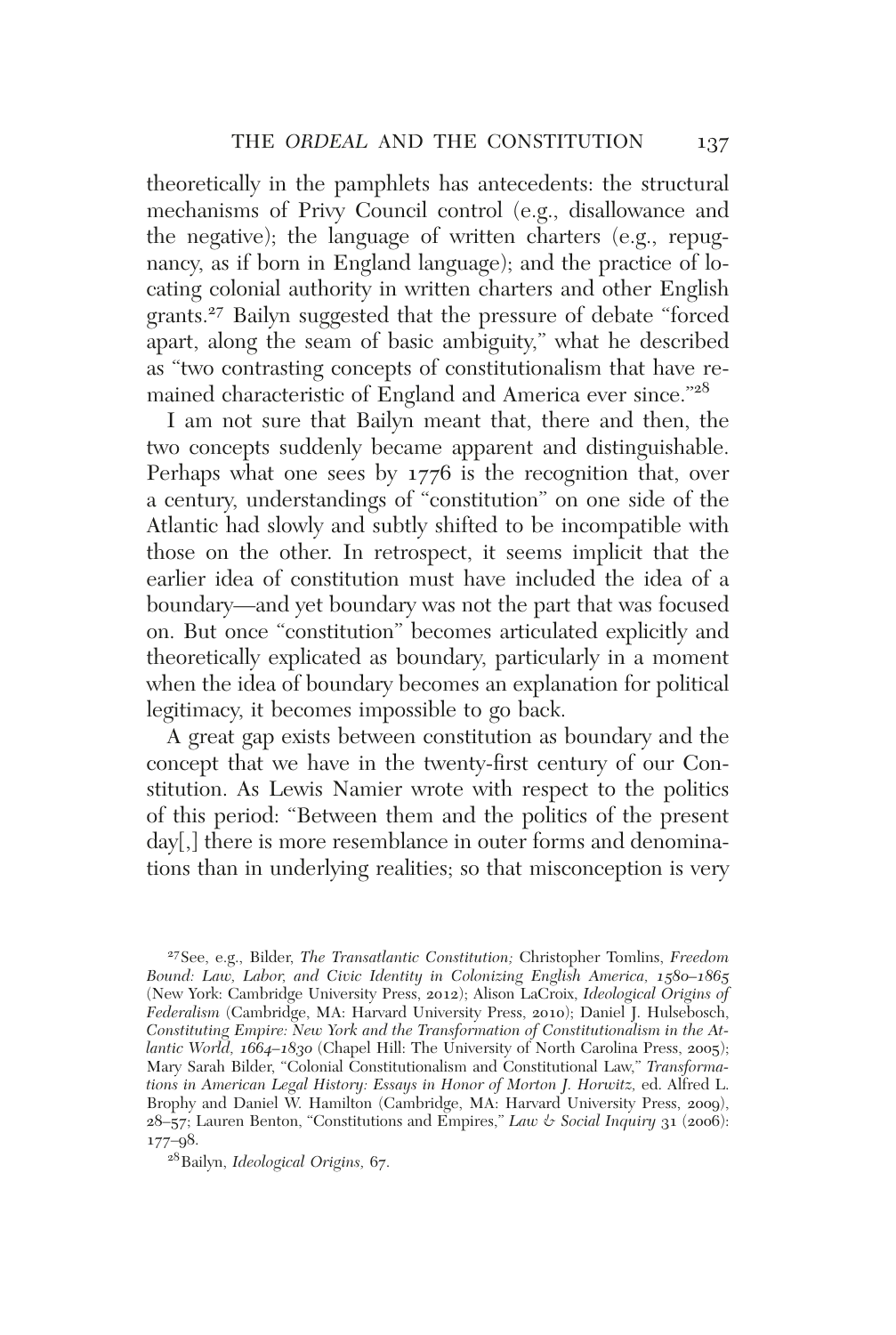easy."<sup>29</sup> Our concept of the Constitution is not an easily defnable thing but, if we were to analogize to chemistry, it is more like a compound—or perhaps even a creature—comprised of a large group of elements or even molecules glommed together. We know that some of these elements develop in the period between 1776 and 1786 when the states begin to write new governing documents. But even though we can fnd examples of documents that contain our ideas of Constitution, there are always exceptions—losers—that we should consider. The lack of concern in Connecticut and Rhode Island about state constitutions that are colonial charters serves as a caution about the completeness of transformation.

The frst constitution—the Articles of Confederation—is analogous to Thomas Hutchinson. It is written but based on assumptions about the continuation of unwritten governance practices of a "frm league of friendship."<sup>30</sup> It is drafted by a regular committee of Congress and ratifed by ordinary legislative processes.31 It creates a government of one branch. It contains no judiciary. It explicates no interpretive mechanism. But it was called a constitution.32 In 1786, Congress asked the states to send delegates to "render the federal Constitution" the document or perhaps even the government under it— "adequate to the exigencies of Government & the preservation of the Union."33 In 1787, James Madison began his notes at the Philadelphia Convention with the same phrase. May 14, 1787, was the day for the meeting for "revising the federal Constitution."34

29Lewis Namier, *The Structure of Politics at the Accession of George III,* 2nd ed. (New York: St. Martin's Press, 1968), x (from the 1928 preface).

30Articles of Confederation, art. III in [Act of Confederation of the United States of American], *Documentary History of the Ratifcation of the Constitution,* ed. John Kaminski, et al. (Madison: State Historical Society of Wisconsin, 1976–2013), 1:86 (hereafter referred to as *DHRC*).

<sup>31</sup>*DHRC,* 1:78.

32Julian Boyd, "The Articles of Confederation and Perpetual Union," *Old South Leafets* Nos. 228–229, ed. Julian P. Boyd (Boston: Old South Association, 1960), 3–4.

33Resolution of Congress, February 21, 1787, DHRC, 8:45.

<sup>34</sup>*Documentary History of the Constitution, 1786–1870* (Washington, DC: Department of State, 1894–1905), 3:7–9, (hereafter referred to as *DHC*); Bilder, *Madison's Hand,* 15.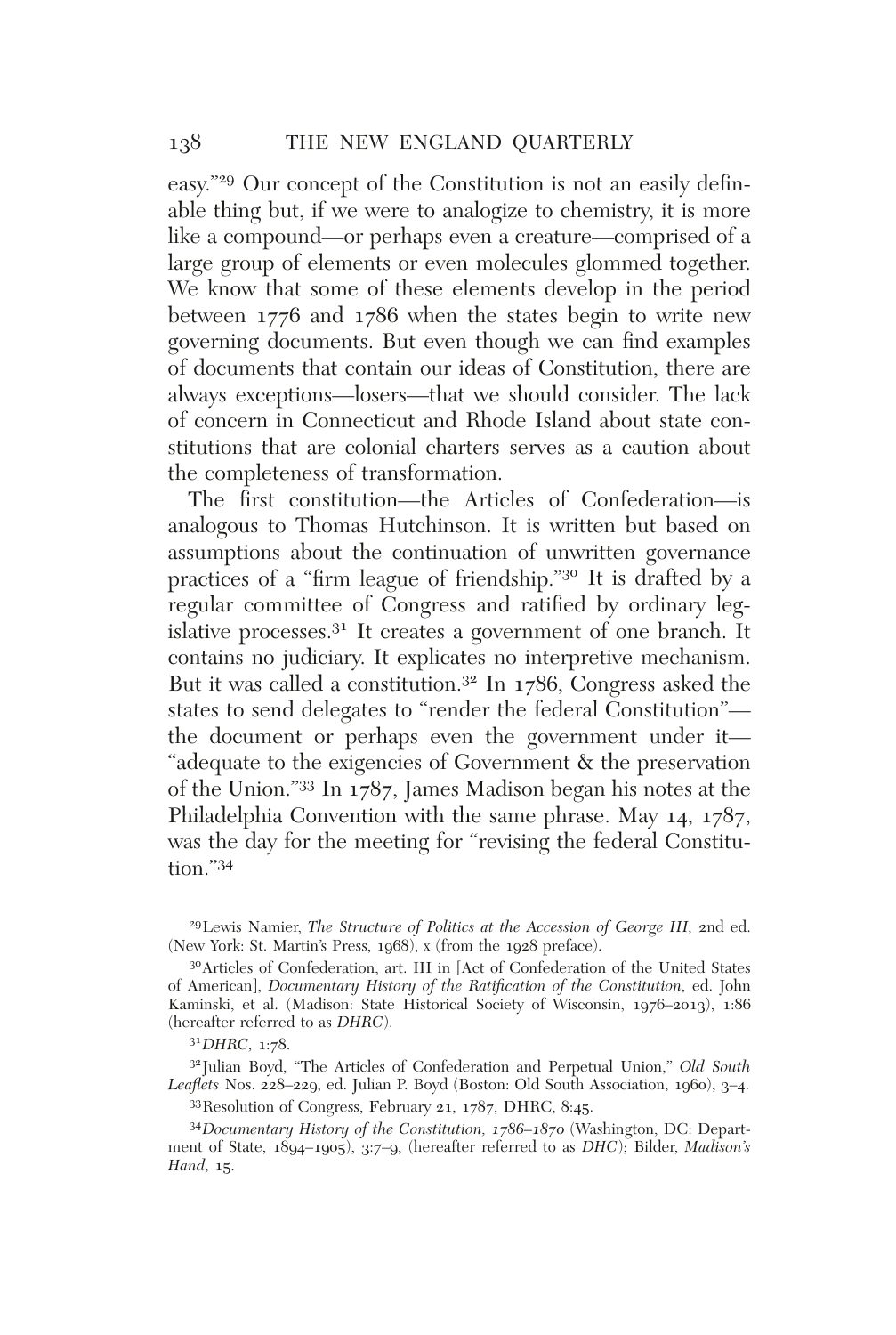Indeed, one of the most striking revisions made by Madison, some years after the Convention, was to cross out this word "Constitution" and replace it with "system of Government."35 Madison's original notes show that "Constitution" came, eventually, to mean the document arising in the fall of 1787 as distinguished from pre-1787 documents. But this distinction arose in hindsight and it incorporated understandings that arose after 1787 in the process of ratifying, disputing, interpreting, and living under the 1787 Constitution.

In the Convention, the focus was on stabilizing the country nationally and internationally, addressing the specifc problems of the Articles, and creating a working government. The roughly two-thirds of the Convention between May and early August involved the great debates over fundamental structure: representation in Congress (entirely proportional or proportional/equal state suffrage); representation of slavery (political power based on free inhabitants only or counting numbers of enslaved people or adopting the three-ffths clause); role of the Senate (as an advisory executive council or upper house); conception of the executive (committee or individual); mechanism to enforce constitutional boundaries (council of revision, congressional negative, or judiciary). And even then, there remained profound, unresolved structural issues—for example, the process by which to select the executive or the aspiration of Madison that the congressional negative could be resurrected.

We often misread and misinterpret the last third of the Convention because we focus on the origins of the document that fnally emerged. Jane Butzner—later more well known as Jane Jacobs—published a wonderful book in 1941, *Constitutional Chaff: Rejected Suggestions of the Constitutional Convention of 1787*. It is a collection of losers. It is a "compendium of ideas" that fell by the wayside or were rejected. Butzner's book, more than any narrative account, captures the breadth of possibility in the Convention.36

<sup>35</sup>*DHC,* 3:7.

<sup>&</sup>lt;sup>36</sup>Jane Butzner, *Constitutional Chaff: Rejected Suggestions of the Constitutional Convention of 1787* (New York: Columbia University Press, 1941), 4.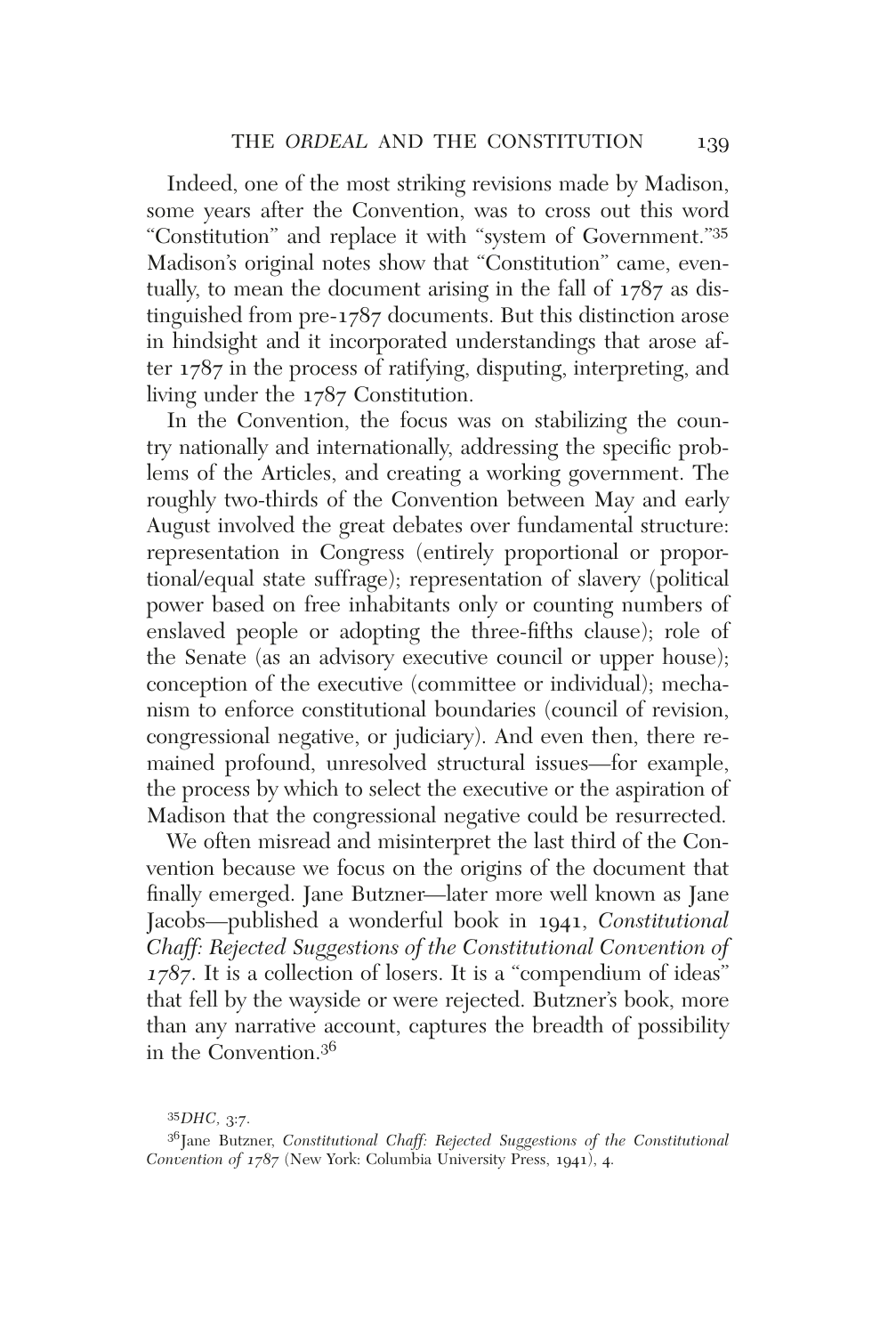When did the draft even look substantially like the Constitution? Not in August: the twenty-three articles could have been merged—or not—to form all sorts of different constitutional arrangements.37 In fact, the Convention proceeded sequentially in debating them, a reality that is more obvious in the way Madison arranged his Notes than in modern compilations.<sup>38</sup> As they debated the August 6 printed draft, Madison at least recorded himself arguing repeatedly for the constitution to be broad in its language, open to legislative discretion.39 Moreover, the August 6 draft contained structures that went to the core of our understanding of basic constitutional concepts like separation of powers. Congress elected the President. The Senate alone appointed the Supreme Court and made treaties. Congressional powers—to pay debts, provide for defense and general welfare—had not been specifed. There was no Vice President. Six committees between August 18 and September 8 resolved critical issues. The most important—the Committee on postponed matters—did not fnish reporting until Septem $ber\overline{5.4^\circ}$ 

The extant paper record provides glimpses of this broader struggle to solve problems. A group of delegates tried to track some of the changes on their printed August 6 drafts but few took extensive notes. Madison sustained for a while his practice of rewriting his contemporaneous rough notes but the Notes became rough by August 21. And stopped completely on August 22—the date to which Madison would later return to complete using his copy of the Convention journal. The decisions that mattered increasingly occurred in committees.<sup>41</sup>

<sup>37</sup>Draft Constitution by the Committee of Detail, August 6, 1787, *DHRC,* 1:260–69. 38Bilder, *Madison's Hand,* 122.

<sup>39</sup>Bilder, *Madison's Hand,* 127–30.

<sup>40</sup>*DHRC,* 270–84 (reconstructed revisions of draft); Bilder, *Madison's Hand,* 142– 45; John R. Vile, "The Critical Role of Committees at the U.S. Constitutional Convention of 1787," *American Journal of Legal History* 48 (2006): 147–76.

<sup>41</sup>Bilder, *Madison's Hand,* pp. 141–153. For a list of the seventeen extant copies of the August 6 draft, see Mary Sarah Bilder, "How Bad were the Original Records of the Federal Convention?" *George Washington Law Review* 80, (2012): 1620, 1656.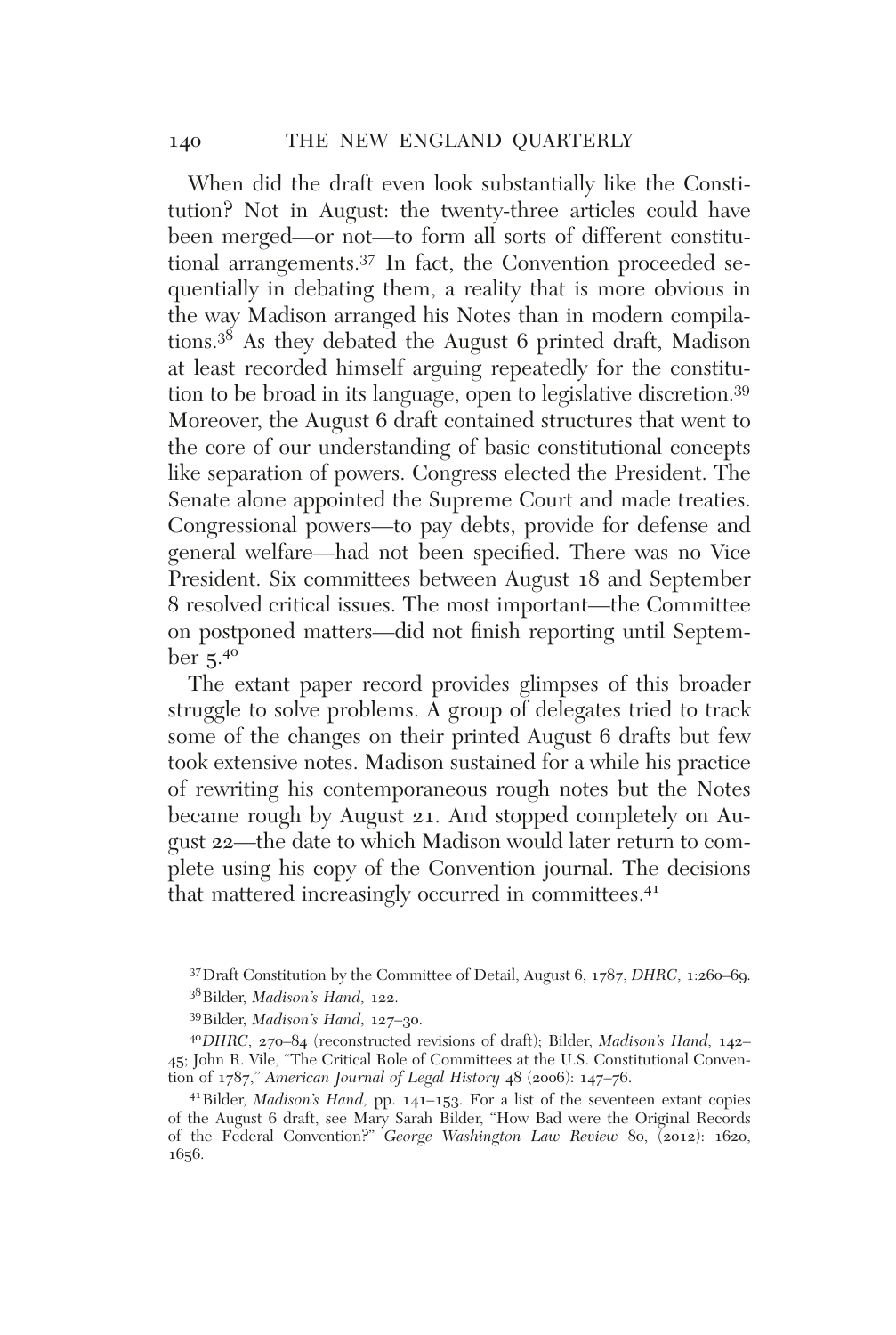Until Wednesday, September 12, when the Convention saw the new printed draft, the Constitution did not resemble the document we know. The committee's report was described as "the Constitution as revised and arranged."<sup>42</sup> Only with this draft—read over and agreed to by Saturday—did the Constitution have the seven articles that thematically emphasize an interpretive framework in which separation of powers and federalism can loom large. The fundamental structure of the Constitution we know emerged only at the last possible moment. How deeply did anyone other than lead drafter Gouverneur Morris and perhaps the other committee members (Alexander Hamilton, William Samuel Johnson, Rufus King, and James Madison) grasp the interpretive shift that would arise from reducing the draft to seven articles? Indeed, could Morris himself even have glimpsed the rhetoric and ideology that would arise from the rearrangement?

Conversely, regardless of how they understood the Constitution, they voted unanimously—to reject a committee to prepare a bill of rights. A multitude of explanations likely underpinned this decision ranging from pragmatic exhaustion to theoretical incoherence. The draft already incorporated two of the rights associated with Magna Carta (trial by jury in criminal cases and habeas corpus) as well as rights associated with due process (no bills of attainder or ex post facto laws) and religious liberty (no religious test for office).<sup>43</sup> Indeed, if one adds the bar on corruption of the blood for treason and the ban on titles on nobility, the draft contained a strikingly robust list of rights, albeit not in the form of a "bill." And yet the embrace of a Constitution without a list of individual protections from government emphasizes the distance from our modern concept.

The Convention in September 1787 was focused on an arrangement designed to stabilize the Union. The same "committee of revision" that prepared the September 12 draft

<sup>42</sup>*DHC,* 1:194; *DHRC,* 1:284–85.

<sup>43</sup>*DHC,* 1:194 (journal entry describes motion for a "Committee to prepare a Bill of rights"). For summary of the standard explanation, see Richard Beeman, *Plain Honest Men: The Making of the American Constitution* (New York: Random House, 2009), 341–44.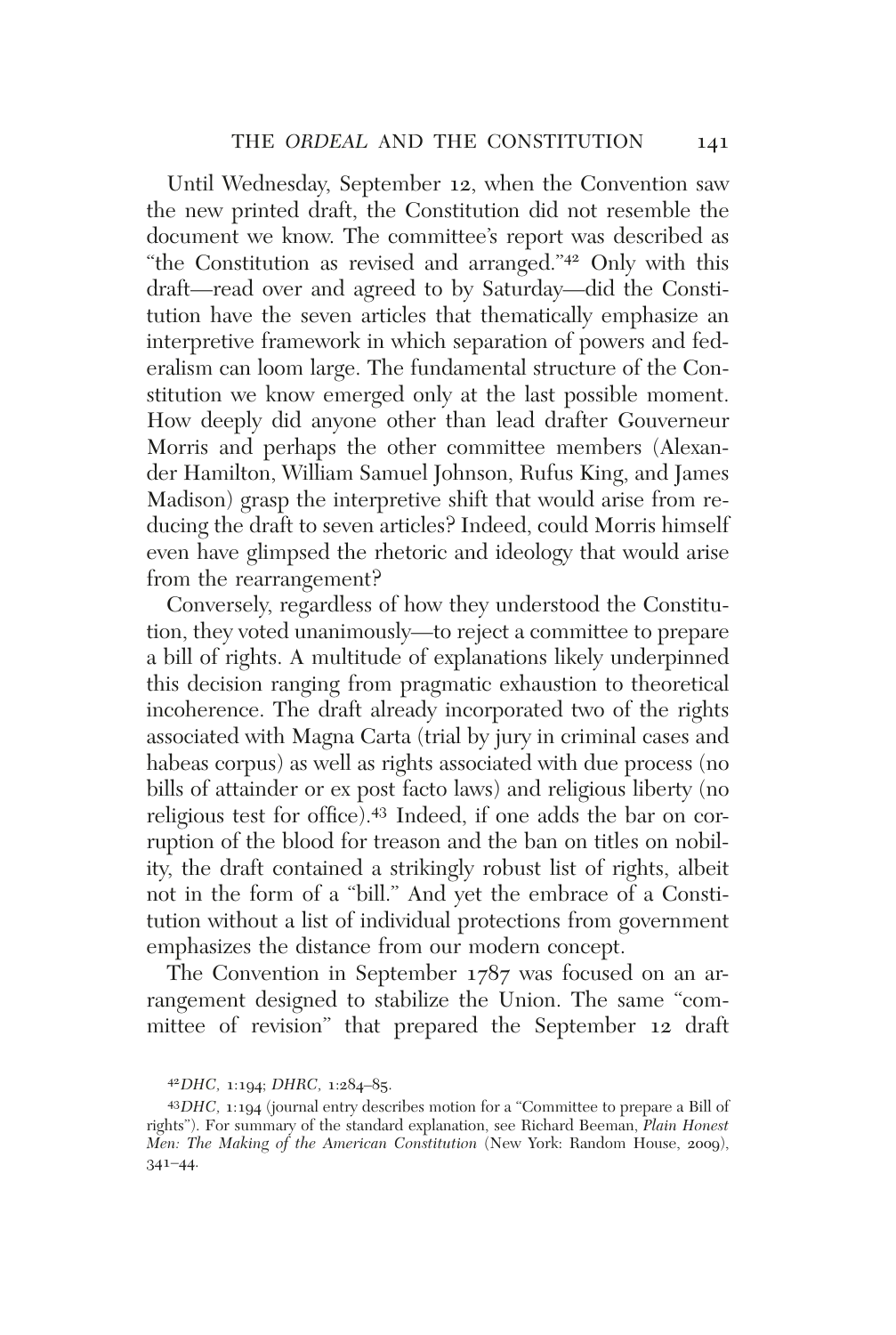(conventionally called the committee of style) also prepared a letter to Congress.44 The Convention approved the letter paragraph by paragraph before turning to the fnal draft of the Constitution. The letter to Congress was a statement of the intent of the Convention. It is arguably the only official explanation perhaps statement of original intention—left by the Convention. It echoes and parallels the Preamble of the Constitution and describes a Constitution to "promote the lasting welfare of that country so dear to us all, and secure her freedom and happiness." The preamble similarly states: "promote the general welfare, and secure the blessings of liberty to ourselves and our posterity."45

Although the letter is usually relegated to at most a brief mention, its brevity meant that it was likely read widely when it appeared published alongside the text in newspapers in September and October 1787. Official publications reprinted it with the Constitution.<sup>46</sup> It emphasized the fundamental divergence from the world under the Articles of Confederation. The letter explained that in "all our deliberations" it had kept "steadily in our view" one thing: "the consolidation of our Union." To achieve this end of consolidation, "rights of independent sovereignty" had to be surrendered. The Convention insisted on the imperfection of the document in this respect: "[i]t is at all times diffcult to draw with precision the line." But "it is liable to as few exceptions as could reasonably have been expected."<sup>47</sup>

But even in this letter, the word Constitution is slightly ambiguous and carries the older meaning. The Convention submits "that Constitution which has appeared to us the most adviseable." The Constitution here is still as much an arrangement as it is a specifc document or boundary. It is still as much

<sup>44</sup>*DHRC,* 1:305–306; see Daniel A. Farber, "The Constitution's Forgotten Cover Letter: An Essay on the New Federalism and the Original Understanding," *Michigan Law Review* 94 (1995): 615–50.

<sup>45</sup>*DHRC,* 1:306.

<sup>46</sup>See Pauline Maier, *Ratifcation: The People Debate the Constitution, 1787–1788* (New York: Simon & Schuster, 2010), 70.

<sup>47</sup>*DHRC,* 1:305–306.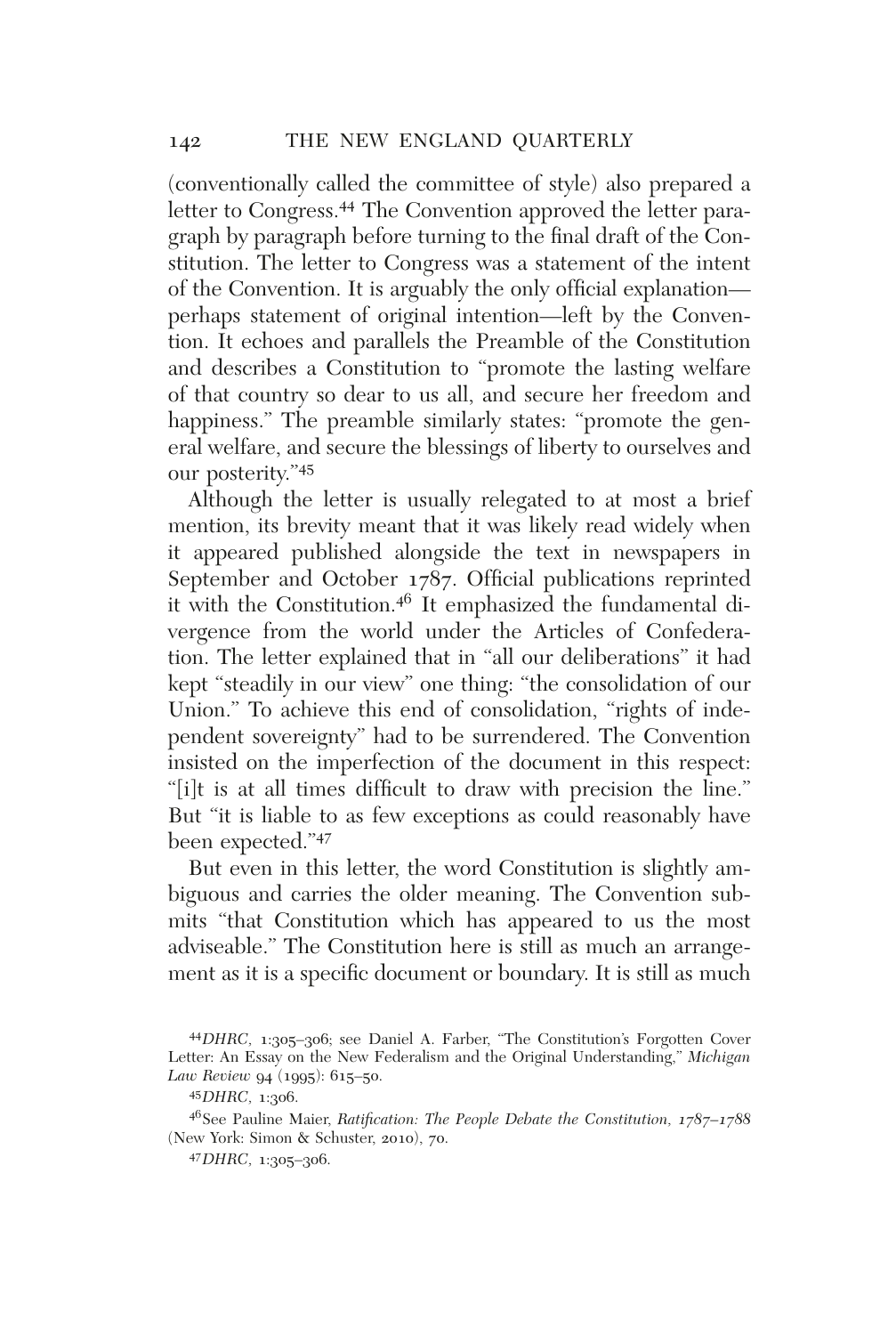a constitution of a "general government of the Union" as it is the Constitution of the United States. In the letter, the Constitution is a particular institutional arrangement to "promote the lasting welfare."<sup>48</sup> Indeed, even in the Preamble, the closing words—"do ordain and establish this Constitution for the United States of America"—describe Constitution as something to be established, not drafted or written. Even here, in the most familiar section of our Constitution, we can hear that the modern meaning of Constitution has not yet triumphed.

And why should it have? We can retell the history of the Constitution from 1787 to 1789 not as fulfllment of the process of the Constitution's creation but as the creation of the very idea of a large-C *Constitution*. Each moment in which the Constitution triumphs is a moment in which there was a loser. Not a loser of political ideology but a loser of a certain concept of what the Constitution was.

They did not know that the Convention would be followed by public ratifcation. They thought it plausible—possibly even likely—that Congress would view the Constitution as a report; debate it; revise it—and then decide what to do. James Madison and others raced from Philadelphia to New York to be in Congress to debate what to do next with the Constitution.49 A Constitution altered by Congress or even approved by Congress is conceptually different from a Constitution written by an independent Convention ratifed at popular conventions.

They did not know that the Constitution would be ratifed *and* ratifed without amendments—in essence, they did not know that the Constitution would remain the document that they drafted. Pauline Maier's *Ratifcation* emphasized the repeated contingencies on which ratifcation depended. Massachusetts and, in particular, John Hancock played pivotal roles. As Bailyn explained, "Convinced that ratifcation without amendments of some kind is impossible, Federalist leaders reach agreement with Hancock on a compromise proposal."50

<sup>48</sup>*DHRC,* 1:305–306.

<sup>49</sup>See Maier, *Ratifcation,* 52–59; Bilder, *Madison's Hand,* 155.

<sup>50</sup>Bailyn, *The Debate on the Constitution,* 1:1095–1096.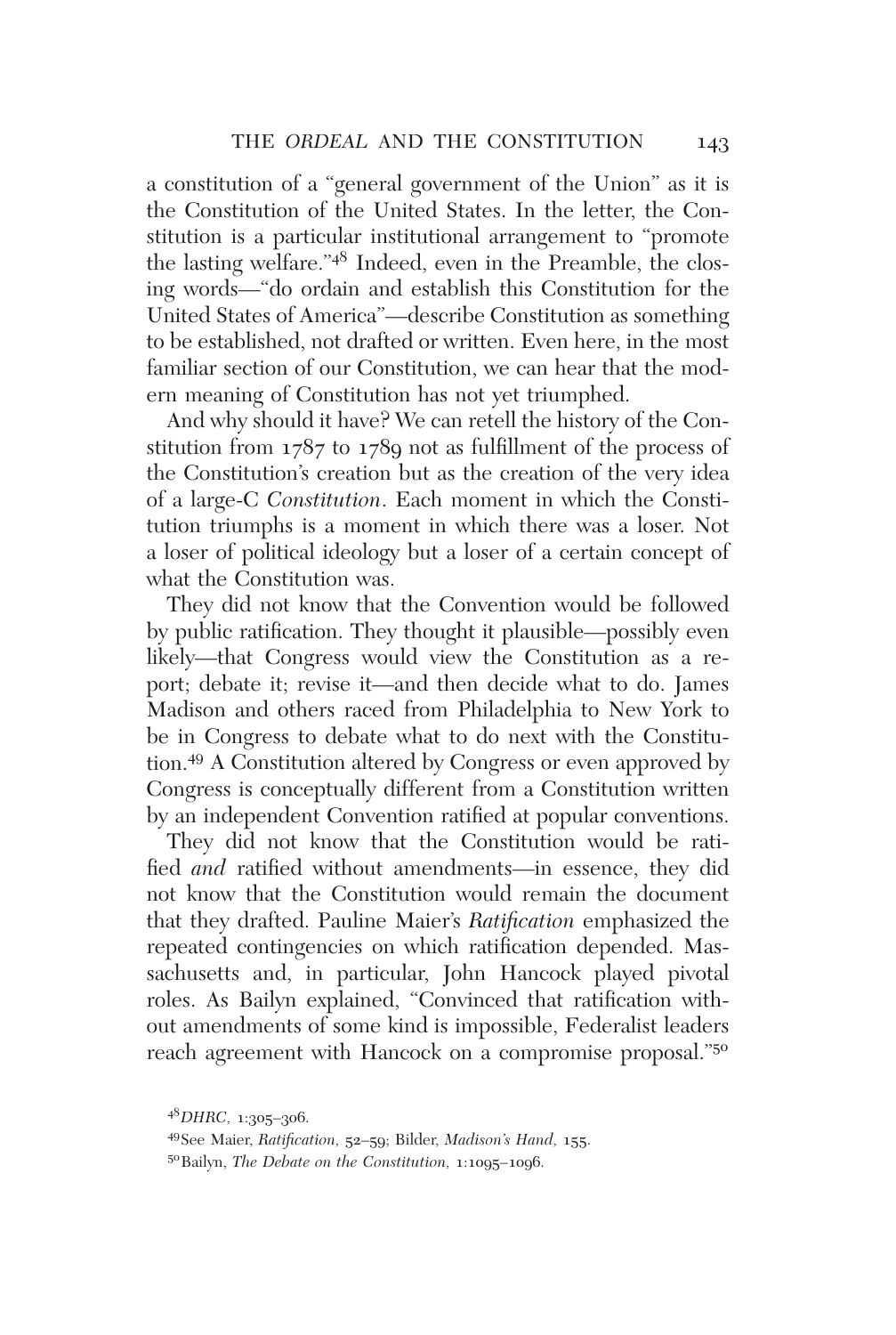Hancock had arisen from his sick bed—likely due to a combination of fattery and political promises of support in future gubernatorial elections. With the support of Samuel Adams, Hancock argued for ratifcation with recommended amendments. But the amendments were to be proposed in Congress *after* the Constitution was technically ratifed and the new government began to operate. Hancock's appearance successfully shifted the dynamic in the Massachusetts Convention. The precedent would become the example followed by other states.<sup>51</sup>

They did not know that the Constitution would be amended with the original text left intact. In 1789, Madison proposed amendments; they became what we know today as the Bill of Rights. Madison wanted the amendments interwoven with the original text. He thought the amendments should literally revise the Constitution. After an "ingenious and interesting" debate, Congress decided amendments should be supplemental.<sup>52</sup> Only at this moment, two years after the convention, did it become apparent that the 1787 text would remain visually intact. If the Constitution had been amended by internal revision—Madison's preference—a different interpretive tradition would have developed.

They did not know that the judiciary would be the exclusive interpreter. They knew the judiciary would interpret the Constitution. They expected it to have the judicial power to void legislation.53 But the judiciary's approach to the constitutional interpretation was itself the product of a series of decisions, some established by the Judiciary Act (1789) and others by the early justices as in the refusal to hear pension claims.54 Indeed, perhaps not until *Chisolm* v. *Georgia* (1793)—perhaps not even

<sup>51</sup>See Maier, *Ratifcation,* 155–213. Maier speculates on motives at 192–98.

<sup>52</sup>See Bilder, *Madison's Hand,* 175–76; *Creating the Bill of Rights: The Documentary Record from the First Federal Congress,* ed. Helen E. Veit et al. (Baltimore: Johns Hopkins Press, 1991), xv.

<sup>53</sup>Mary Sarah Bilder, "The Corporate Origins of Judicial Review," *Yale Law Journal* 116, (2006): 502, 546–55.

<sup>54</sup>Judiciary Act of 1789, ch. 20, 1 Stat. 73 (1789); see William R. Casto, *The Supreme Court in the Early Republic: The Chief Justiceships of John Jay and Oliver Ellsworth* (Columbia: University of South Carolina Press, 1995); Saul Cornell and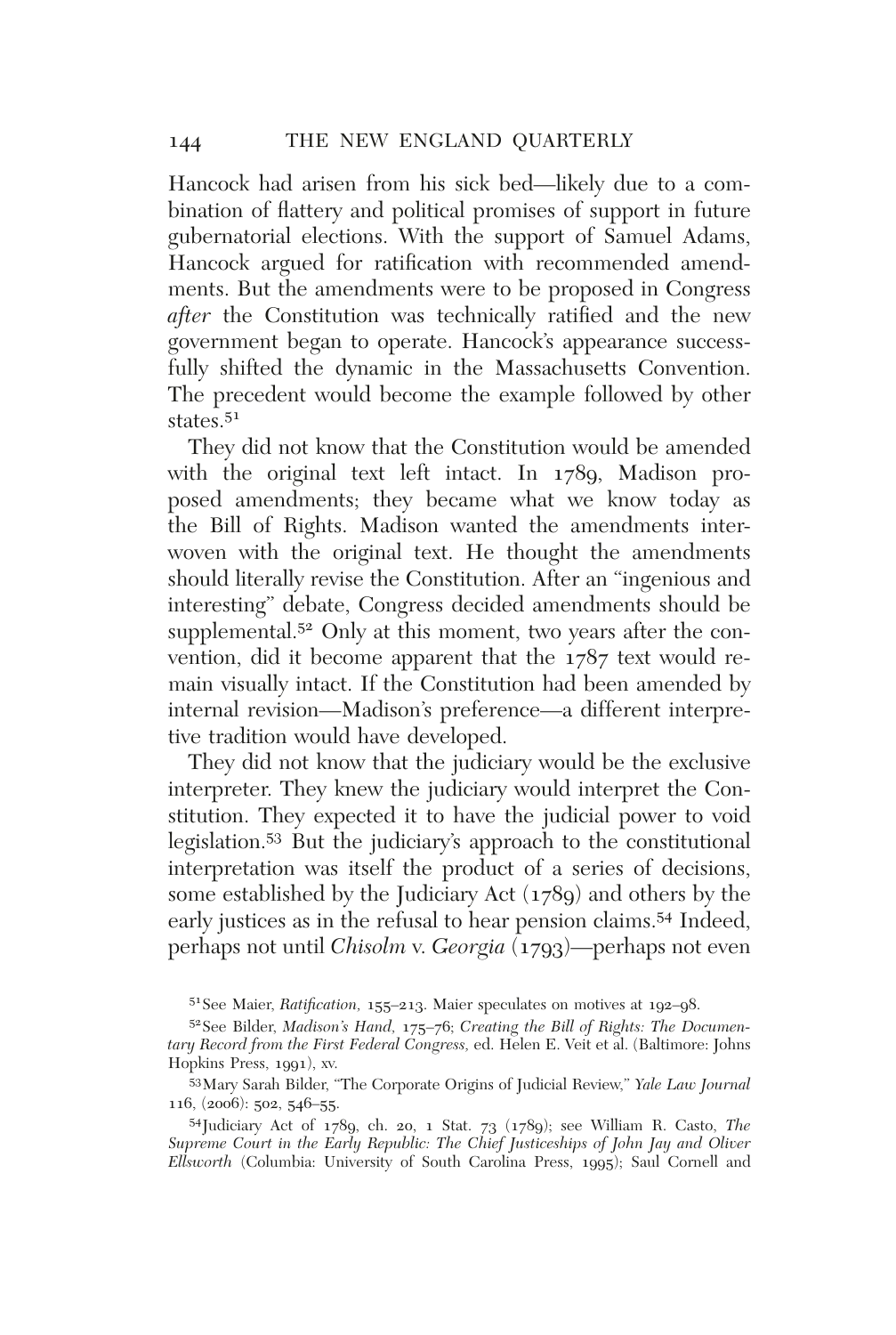then—is it entirely apparent that the Court would read the text of the Constitution so closely.<sup>55</sup>

When does the Constitution become *The Constitution*? I don't know. Certainly by the later 1790s, the written document seems to be increasingly emphasized. So famously in *Marbury* v. *Madison,* Chief Justice John Marshall could repeatedly refer to the "written constitution."56 And yet the old meanings were not entirely lost. Connecticut kept its colonial charter as its constitution until 1818. Rhode Island likewise retained its colonial charter until 1843. For nearly seventy years after the Revolution, Rhode Island survived with a constitution granted by a king in 1663. The Constitution of 1787 as it actually was in 1787 remains slightly outside of our vision.

It is this quest to which Bailyn has repeatedly returned. As he wrote in *Sometimes an Art,* "The past is a different world, and we seek to understand it as it actually was." The problem, however, is that "[k]nowing the outcome, we feel it to be our obligation to show the process by which the known eventuality came about."<sup>57</sup> It is impossible to recapture the past precisely: the extant historical record favors the paths that won because those records are saved; the historical profession favors histories that are relevant in explaining how our world came to be; the general public prefers popular histories in which people in corsets and breeches struggle with recognizable versions of modern problems. But as the historian ages, the central quest becomes ever more interesting. The historian realizes that the world changes in ways that are unpredictable. And yet, moments after unexpected events, people are already revising their memories to persuade themselves that they knew the outcome.

Gerald Leonard, "The Consolidation of the Early Federal System, 1791–1812," in *The Cambridge History of Law in America,* ed. Michael Grossberg and Christopher Tomlins (New York: Cambridge University Press, 2008), 1:518–54.

<sup>55</sup>See Maeva Marcus, "The Constitution's Court," *William and Mary Quarterly,* 3rd ser., 69 (2012): 373–76, and "The Effect (or Non-Effect) of Founders on the Supreme Court Bench," *George Washington Law Review* 80 (2012): 1794.

<sup>56</sup>*Marbury* v. *Madison,* 1 Cranch (5 U.S.) 137 (1803); Bilder, *The Transatlantic Constitution,* 195.

<sup>57</sup>Bailyn, *Sometimes an Art,* 22, 24.